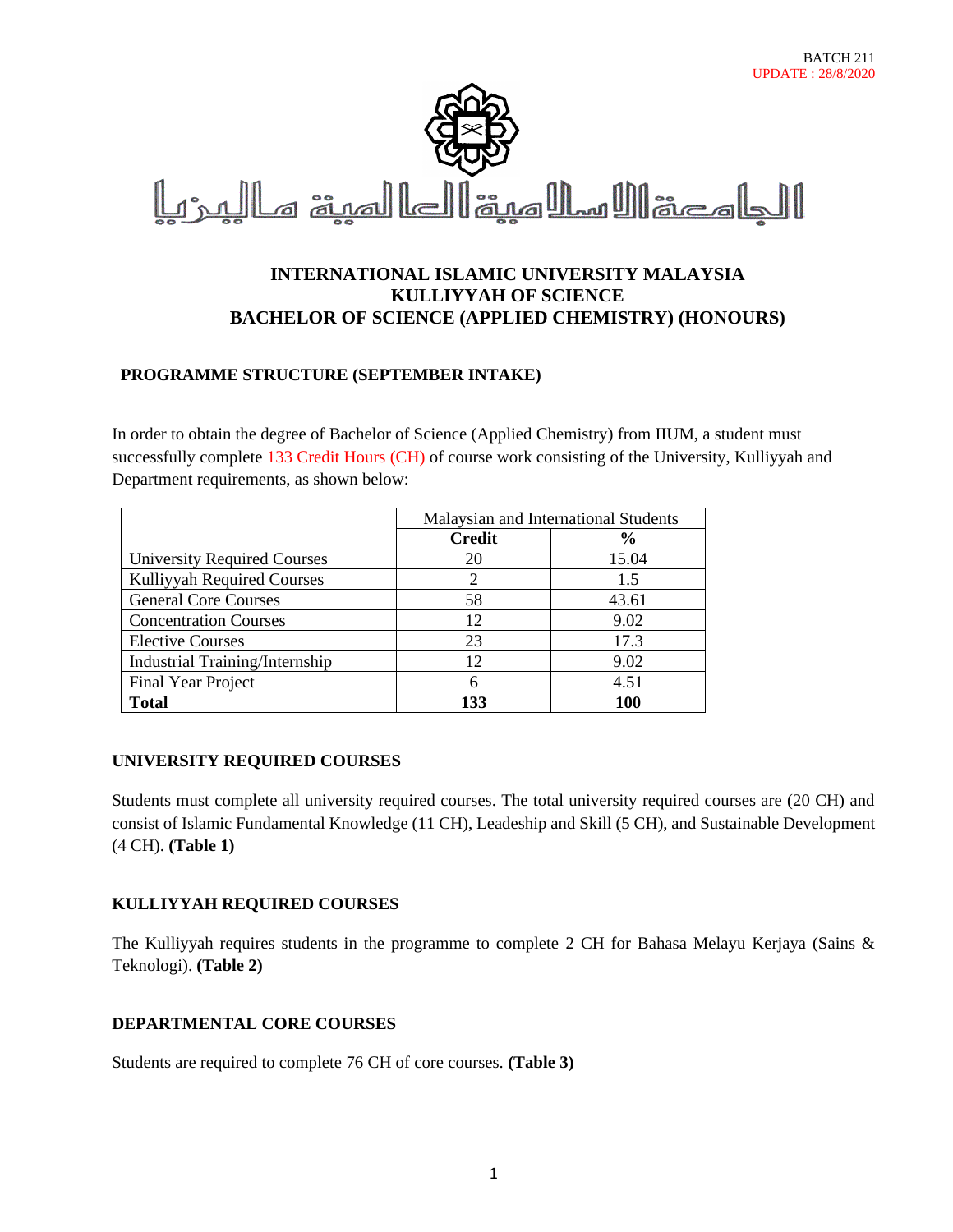## **APPLIED CHEMISTRY ELECTIVE COURSES**

Each student is also required to complete 23 CH of elective courses from any one of the subject offer that shown in **Table 4.**

### **APPLIED CHEMISTRY CONCENTRATION COURSES**

Each student is also required to complete 12 CH of concentration courses from any one of the three specialization areas shown in **Table 5.**

### **INTERNSHIP**

The compulsory Internship carries 12 CH. Each student must choose their place of internship, which could be in the areas of management, industry, research, education or specialized laboratory work. Students may also have their training in medical science laboratories in hospitals or other medical institutions.

### **TABLE 1: UNIVERSITY REQUIRED COURSES (20 CH) (20 th August 2020 – 468th Senate Meeting)**

| <b>Course Code</b>             | <b>Course Title</b>                                     | <b>Credit Hours</b> |  |
|--------------------------------|---------------------------------------------------------|---------------------|--|
|                                | <b>Islamic Fundamental Knowledge</b>                    |                     |  |
| <b>UNGS 1301</b>               | Basic Philosophy and Islamic Worldview                  | 3                   |  |
| <b>UNGS 2290</b>               | Knowledge and Civilization in Islam                     | $\overline{2}$      |  |
| <b>UNGS 2380</b>               | Ethics and Figh of Contemporary Issues                  | 3                   |  |
| <b>TOTD 1002</b>               | Tilawah Al-Quran 1                                      | 0.5                 |  |
| <b>TQTD 2002</b>               | Tilawah Al-Quran 2                                      | 0.5                 |  |
| <b>LOAD 1003</b>               | Introduction to Arabic for Quranic Understanding 1      | 0.5                 |  |
| <b>LQAD 2003</b>               | Introduction to Arabic for Quranic Understanding 2      | 0.5                 |  |
| <b>CCUB 1061*</b>              | Usrah $1^*$                                             | 0.5                 |  |
| <b>CCUB 1062*</b>              | Usrah $2^*$                                             | 0.5                 |  |
| <b>Leadeship and Skill</b>     |                                                         |                     |  |
| <b>LEED 1301</b>               | <b>English for Academic Writing</b>                     | $\overline{3}$      |  |
| <b>CCFM 2061*</b>              | <b>Family Management</b>                                | 0.5                 |  |
| <b>CCLM 2051</b>               | Leadership                                              | 0.5                 |  |
| <b>CCSS</b>                    | <b>Skill 1</b>                                          | 0.5                 |  |
| 1010/2010/3010                 | Skill <sub>2</sub>                                      | 0.5                 |  |
| <b>LMBD 1131</b>               | Bahasa Melayu 1*                                        |                     |  |
| <b>LMBD 1132</b>               | Bahasa Melayu 2*                                        |                     |  |
| <b>Sustainable Development</b> |                                                         |                     |  |
| <b>UNGS 1201</b>               | Sustainable Development: Issues, Policies and Practices | $\overline{2}$      |  |
| <b>CCUB 2163</b>               | Usrah in Action 1 (SD: Community Profilling)            |                     |  |
| <b>CCUB 3164</b>               | Usrah in Action 2                                       |                     |  |
| 20<br><b>TOTAL</b>             |                                                         |                     |  |

#These two courses are for direct intake students

\*These two courses are for non-malay speaking students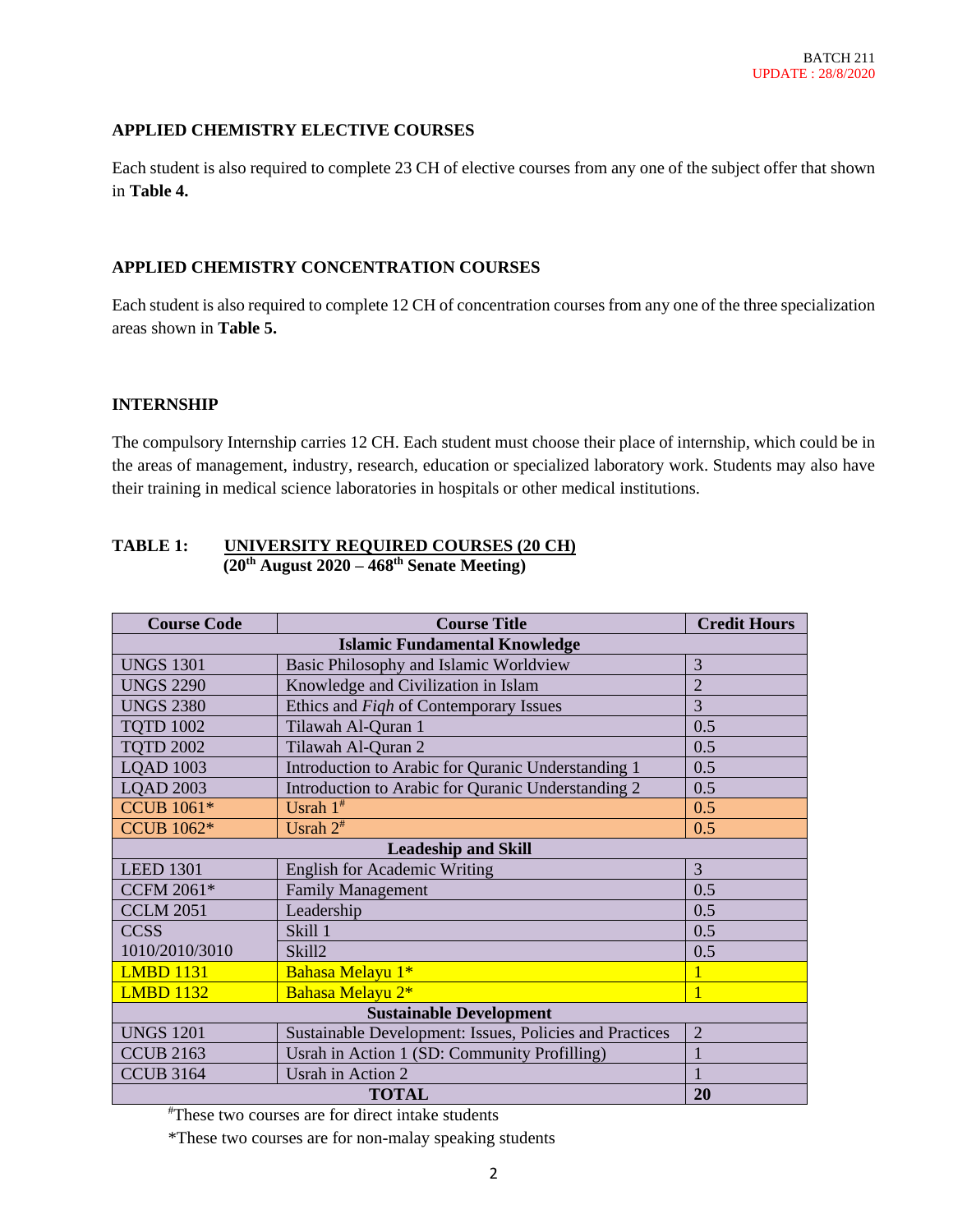## **CREDITED CO-CURRICULAR ACTIVITY PACKAGES**

### **First Year Package**

| <b>Semester 1</b>  |                                                            |                             |  |
|--------------------|------------------------------------------------------------|-----------------------------|--|
| <b>Course Code</b> | <b>Title</b>                                               | <b>Credit Hours</b>         |  |
| <b>UNGS 1201</b>   | Sustainable Development: Issues, Policies and<br>Practices | $\mathcal{D}_{\mathcal{L}}$ |  |
| <b>UNGS 1301</b>   | Basic Philosophy and Islamic Worldview                     | 3                           |  |
| <b>LMBD 1131</b>   | Bahasa Melayu 1*                                           |                             |  |
| <b>CCUB 1061</b>   | Usrah 1                                                    | 0.5                         |  |
|                    | <b>Semester 2</b>                                          |                             |  |
| <b>TOTD 1002</b>   | Tilawah Al-Quran 1                                         | 0.5                         |  |
| <b>LQAD 1003</b>   | Introduction to Arabic for Quranic Understanding 1         | 0.5                         |  |
| <b>UNGS 2290</b>   | Knowledge and Civilization in Islam**                      | $\overline{2}$              |  |
| <b>LEED 1301</b>   | <b>English for Academic Writing</b>                        | 3                           |  |
| <b>CCUB 1062</b>   | Usrah 2                                                    | 0.5                         |  |

## **Second Year Package**

| <b>Semester 1</b>  |                                                    |                     |  |
|--------------------|----------------------------------------------------|---------------------|--|
| <b>Course Code</b> | <b>Title</b>                                       | <b>Credit Hours</b> |  |
| <b>LMBD 1132</b>   | Bahasa Melayu 2*                                   |                     |  |
| <b>UNGS 2380</b>   | Ethic and Figh of Contemporary Issues**            |                     |  |
| <b>Semester 2</b>  |                                                    |                     |  |
| <b>TOTD 2002</b>   | Tilawah Al-Quran 2                                 | 0.5                 |  |
| <b>LOAD 2003</b>   | Introduction to Arabic for Quranic Understanding 2 | 0.5                 |  |
| <b>CCUB 2163</b>   | Usrah in Action 1 (SD: Community Profiling)        |                     |  |

### **Third Year Package**

| <b>Semester 1</b>   |                     |                     |
|---------------------|---------------------|---------------------|
| <b>Course Code</b>  | <b>Title</b>        | <b>Credit Hours</b> |
| CCSS 1010/2010/3010 | Skill $1**$         | 0.5                 |
| <b>CCLM 2051</b>    | Leadership**        | 0.5                 |
| <b>CCFM 2061</b>    | Family Management** | 0.5                 |
|                     | <b>Semester 2</b>   |                     |
| CCSS 1010/2010/3010 | Skill $2**$         | 0.5                 |
| <b>CCUB 3164</b>    | Usrah in Action 2   |                     |

\*These two courses are for non-malay speaking students

\*\*May be taken in any semester during the student's study period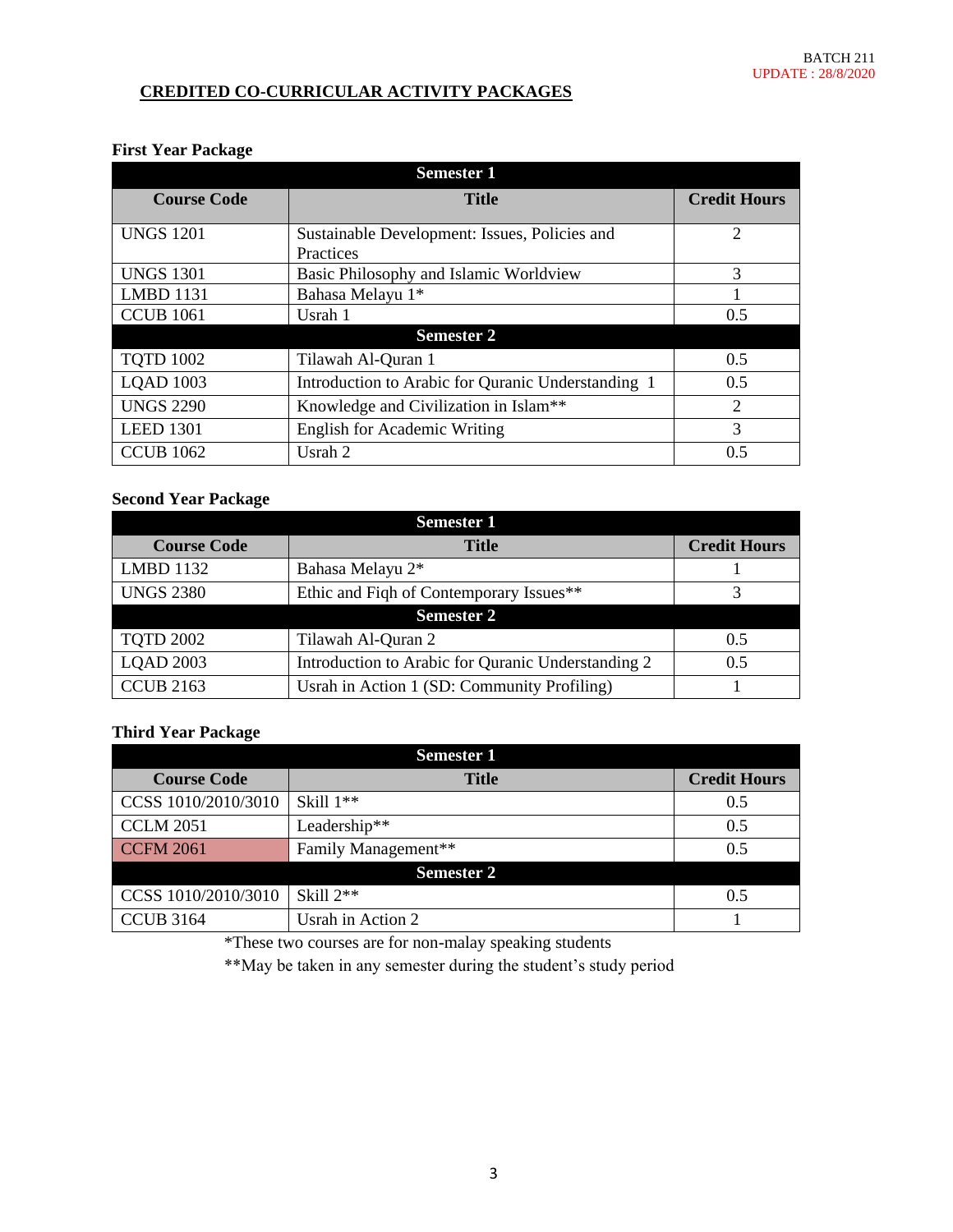# **LIST OF CREDITED CO-CURRICULAR ACTIVITY COURSES OFFERED**

| <b>Course Code</b> | <b>Title</b>                                      |
|--------------------|---------------------------------------------------|
|                    | Skill 1                                           |
| <b>CCSS</b>        | Archery Course 1 (Theory & Practical)             |
| 1010/2010/3010     | <b>Automotive Skills 1</b>                        |
|                    | Badminton Course 1 (Theory & Practical)           |
|                    | Canoe 1                                           |
|                    | <b>Basic Counseling Skill 1</b>                   |
|                    | Cooking Skills 1                                  |
|                    | <b>Advanced Debating 1 (For English Debaters)</b> |
|                    | Presentation Skills & Critical Thinking           |
|                    | Advance Debating 1 (For Arabic Debaters)          |
|                    | Entrepreneur 1                                    |
|                    | First Aid Skills 1                                |
|                    | Football Course 1 (Theory & Practical)            |
|                    | Gamelan Course 1                                  |
|                    | Percussion Instruments Course 1                   |
|                    | Khat Skills Course 1                              |
|                    | Mosque Management 1                               |
|                    | Karate Skills 1 (Theory & Practical)              |
|                    | Silat Olahraga (Theory & Practical)               |
|                    | Tae Kwan Do 1 (Theory & Practical)                |
|                    | Netball Course 1 (Theory & Practical)             |
|                    | Photography Skills 1                              |
|                    | Recreation 1                                      |
|                    | Swimming Skill 1                                  |
|                    | <b>Event Management Skills 1</b>                  |
|                    | Sewing Skills 1                                   |
|                    | Sepak Takraw Course 1 (Theory & Practical)        |
|                    | Tennis Course 1                                   |
|                    | Special Tahfiz Class 1                            |
|                    | Horse Riding and Management 1                     |
|                    | Cricket 1                                         |
|                    | Malaysian Sign Language 1                         |
|                    | Skills <sub>2</sub>                               |
| <b>CCSS</b>        | Archery Course (Rules for Tournament)             |
| 1010/2010/3010     | <b>Automotive Skills 2</b>                        |
|                    | Badminton Course 2 (Rules for Tournament)         |
|                    | Canoe 2                                           |
|                    | <b>Basic Counseling Skills 2</b>                  |
|                    | Cooking Skills 2                                  |
|                    | <b>Advanced Debating 2 (For English Debaters)</b> |
|                    | Advanced Debating 2 (For Arabic Debaters)         |
|                    | Entrepreneur 2                                    |
|                    | First Aid Skills 2                                |
|                    | Fotball Course 2 (Rules for Tournament)           |
|                    | Gamelan Course 2                                  |
|                    | Percussion Instruments Course 2                   |
|                    | Khat Skills Course 2                              |
|                    | Mosque Management 2                               |
|                    |                                                   |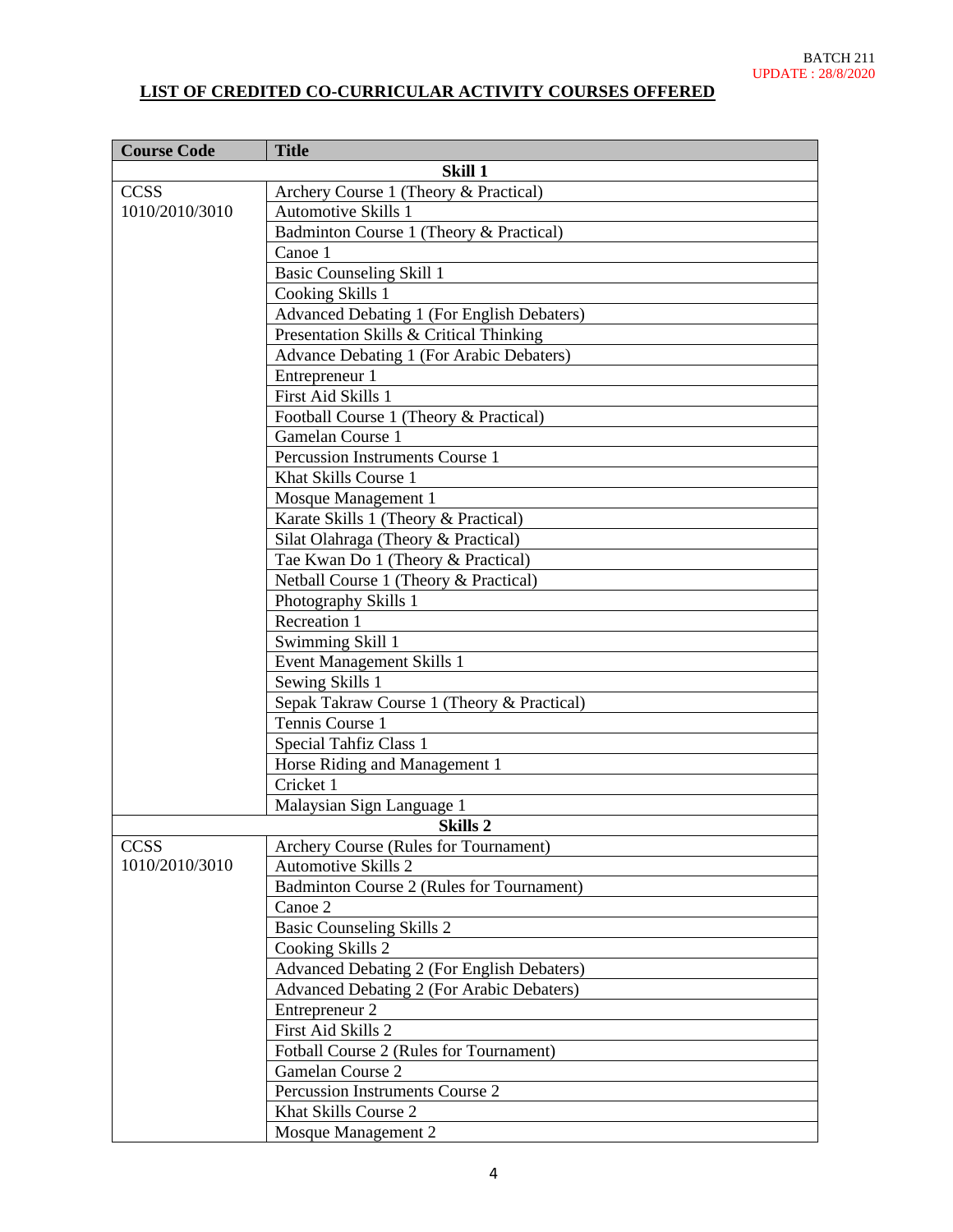|                 | Karate Skills 2 (Rules for Tournament)       |  |
|-----------------|----------------------------------------------|--|
|                 | Silat Olahraga (Rules for Tournament)        |  |
|                 | Tae Kwan Do 2 (Rules for Tournament)         |  |
|                 | Netball Course 2 (Rules and Tournament)      |  |
|                 | Photography Skills 2                         |  |
|                 | Recreation 2                                 |  |
|                 | Swimming Skills 2                            |  |
|                 | Event Management Skills 2                    |  |
|                 | Sewing Skills 2                              |  |
|                 | Sepak Takraw Course 2 (Rules for Tournament) |  |
|                 | Tennis Course 2                              |  |
|                 | Special Tahfiz Class 2                       |  |
|                 | Volleyball Course 2                          |  |
|                 | Horse Riding and Management 2                |  |
|                 | Cricket 2                                    |  |
|                 | Malaysian Sign Language 2                    |  |
| <b>Skills 3</b> |                                              |  |
| <b>CCSS</b>     | <b>Advance Debating (Non Debaters)</b>       |  |
| 1010/2010/3010  |                                              |  |

## **TABLE 2: KULLIYYAH REQUIRED COURSES (2 CH)**

| <b>Course Code</b> | <b>Course Title</b>                       | <b>Credit Hours</b> |
|--------------------|-------------------------------------------|---------------------|
| LM 2026K           | Bahasa Melayu Kerjaya (Sains & Teknologi) |                     |
|                    | <b>TOTAL</b>                              |                     |

# **TABLE 3: DEPARTMENTAL CORE COURSES**

| <b>Course Code</b> | <b>Course Title</b>                         | <b>Credit</b><br><b>Hours</b> | Pre-requisite    |
|--------------------|---------------------------------------------|-------------------------------|------------------|
| <b>BSCH 1311</b>   | Organic Chemistry I                         | $3(3+0)$                      |                  |
| <b>BSCH 1212</b>   | Introduction to Practical Organic Chemistry | $2(0+2)$                      |                  |
| <b>BSCH 1313</b>   | Physical Chemistry I                        | $3(2+1)$                      |                  |
| <b>BSCH 1214</b>   | Statistic                                   | $2(2+0)$                      |                  |
| <b>BSCH 1321</b>   | Inorganic Chemistry I                       | $3(3+0)$                      |                  |
| <b>BSCH 1222</b>   | <b>Practical Inorganic Chemistry</b>        | $2(0+2)$                      |                  |
| <b>BSCH 1323</b>   | <b>Analytical Chemistry I</b>               | $3(2+1)$                      |                  |
| <b>BSCH 1324</b>   | <b>Introduction to Biochemistry</b>         | $3(3+0)$                      |                  |
| <b>BSCH 2411</b>   | Organic Chemistry II                        | $4(3+1)$                      | <b>BSCH 1311</b> |
| <b>BSCH 2312</b>   | Inorganic Chemistry II                      | $3(2+1)$                      | <b>BSCH 1321</b> |
| <b>BSCH 2313</b>   | Physical Chemistry II                       | $3(2+1)$                      | <b>BSCH 1313</b> |
| <b>BSCH 2314</b>   | <b>Analytical Chemistry II</b>              | $3(2+1)$                      | <b>BSCH 1323</b> |
| <b>BSCH 2215</b>   | <b>Computational Chemistry</b>              | $2(1+1)$                      |                  |
| <b>BSCH 2321</b>   |                                             | $3(2+1)$                      | <b>BSCH 1311</b> |
|                    | Spectroscopy                                |                               | <b>BSCH 2411</b> |
| <b>BSCH 2322</b>   | <b>Polymer Chemistry</b>                    | $3(2+1)$                      | <b>BSCH 1311</b> |
|                    |                                             |                               | <b>BSCH 2312</b> |
| <b>BSCH 2223</b>   | Organometallic and Bioinorganic Chemistry   | $2(2+0)$                      | <b>BSCH 1321</b> |
| <b>BSCH 2224</b>   | <b>Organic Reaction Mechanisms</b>          | $2(2+0)$                      | <b>BSCH 1311</b> |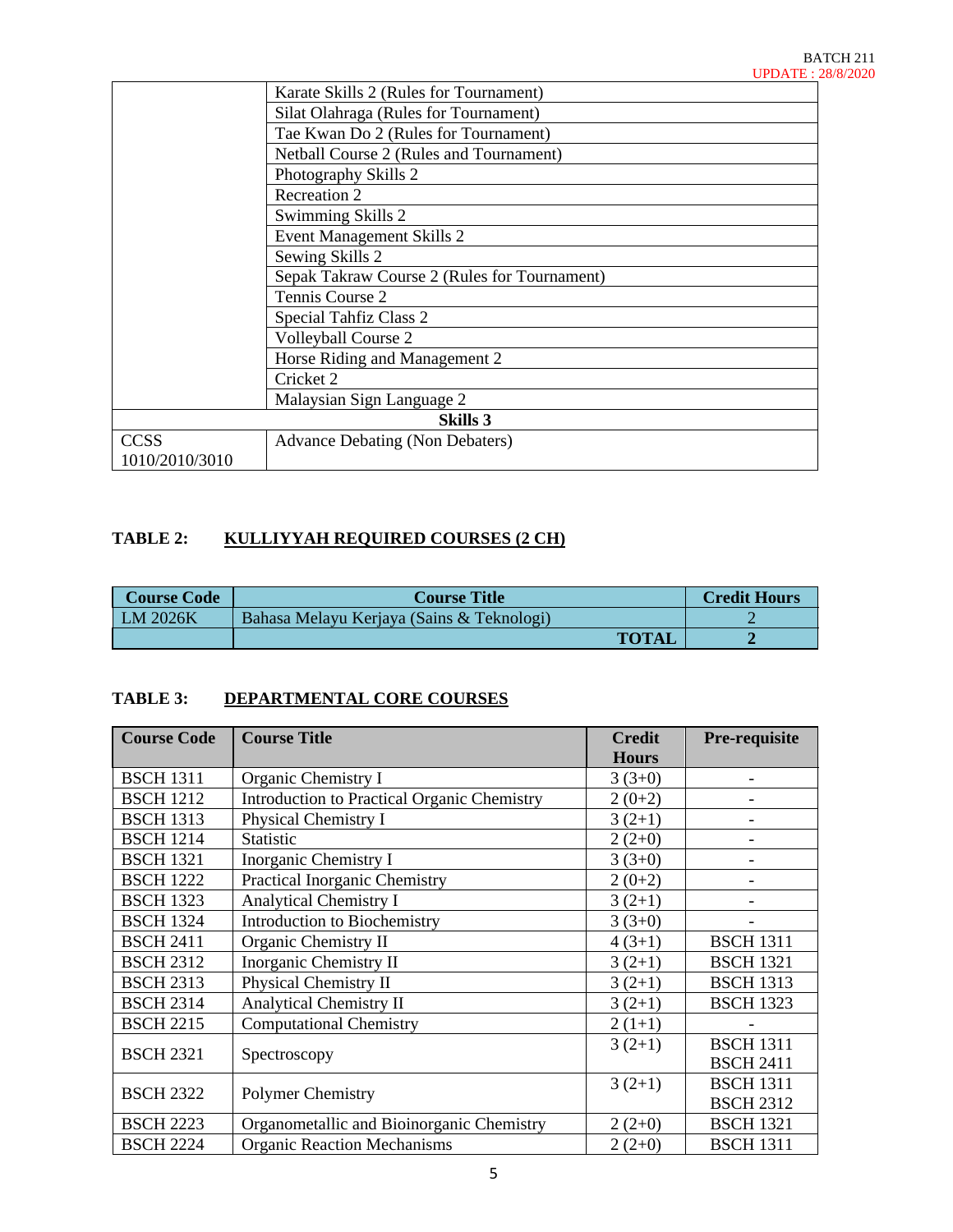|                  |                                       |            | u <i>p</i> aile. |
|------------------|---------------------------------------|------------|------------------|
| <b>BSCH 3311</b> | <b>Natural Product Chemistry</b>      | $3(2+1)$   | <b>BSCH 1311</b> |
|                  |                                       |            | <b>BSCH 2411</b> |
| <b>BSCH 3312</b> | <b>Environmental Chemistry</b>        | $3(2+1)$   |                  |
| <b>BSCH 3213</b> | Chemical Health & Safety Management   | $2(2+0)$   |                  |
| <b>BSCH 3121</b> | Generic Skills for Chemistry Students | $1(1+0)$   |                  |
| <b>BSCH 3222</b> | Final Year Project I                  | $2(0+2)$   |                  |
| <b>BSCH 4411</b> | Final Year Project II                 | $4(0+4)$   |                  |
| <b>BSCH 4312</b> | <b>Industrial Chemistry</b>           | $3(3+0)$   |                  |
| <b>BSCH 4122</b> | <b>Industrial Training</b>            | $12(0+12)$ |                  |
|                  | <b>TOTAL</b>                          | 76         |                  |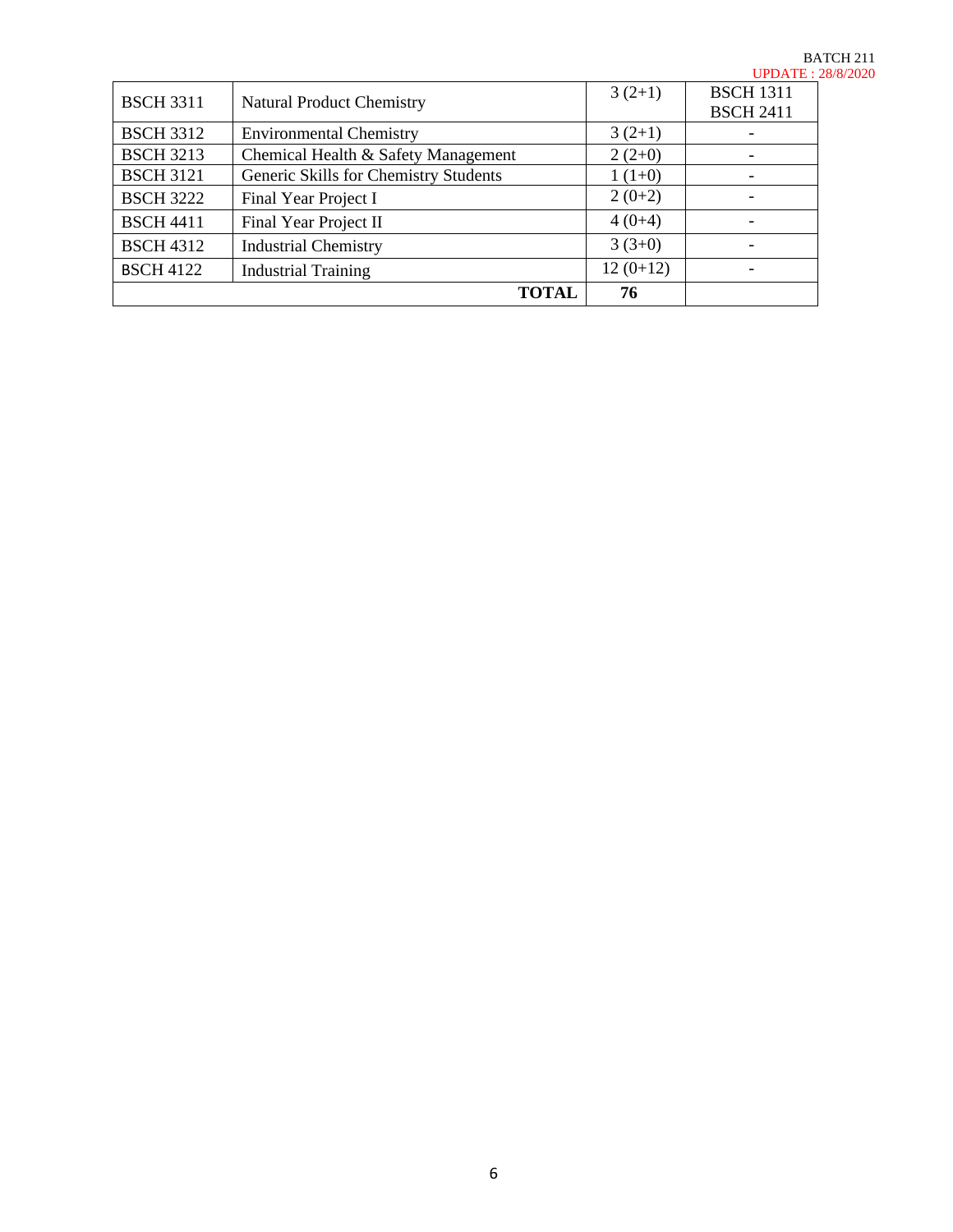# **STUDY PLAN**

## **Schedule of Courses**

The curriculum structure of the programme is shown in the following table.

### **YEAR 1**

| <b>SEMESTER I</b>  |                                                         |                     |  |
|--------------------|---------------------------------------------------------|---------------------|--|
| <b>Course Code</b> | <b>Title</b>                                            | <b>Credit Hours</b> |  |
| <b>BSCH 1311</b>   | Organic Chemistry I                                     | $3(3+0)$            |  |
| <b>BSCH 1212</b>   | <b>Introduction to Practical Organic Chemistry</b>      | $2(0+2)$            |  |
| <b>BSCH 1313</b>   | Physical Chemistry I                                    | $3(2+1)$            |  |
| <b>BSCH 1214</b>   | <b>Statistic</b>                                        | $2(2+0)$            |  |
| <b>UNGS 1201</b>   | Sustainable Development: Issues, Policies and Practices | 2                   |  |
| <b>UNGS 1301</b>   | Basic Philosophy and Islamic Worldview                  | 3                   |  |
| <b>LMBD 1131</b>   | Bahasa Melayu 1(for non-malay speaking students)        |                     |  |
| <b>CCUB 1061</b>   | Usrah 1(for direct intake students)                     | 0.5                 |  |
|                    | <b>TOTAL</b>                                            | $15^{#}$            |  |
|                    |                                                         | $15.5^{\dagger}$    |  |
|                    |                                                         | $16.5^\circ$        |  |

**#Student from CFS-IIUM †Malay Speaking Direct Intake Students Non-Malay Speaking Students**

| <b>SEMESTER II</b> |                                                    |                              |
|--------------------|----------------------------------------------------|------------------------------|
| <b>Course Code</b> | <b>Title</b>                                       | <b>Credit Hours</b>          |
| <b>BSCH 1321</b>   | Inorganic Chemistry I                              | $3(3+0)$                     |
| <b>BSCH 1222</b>   | Practical Inorganic Chemistry                      | $2(0+2)$                     |
| <b>BSCH 1323</b>   | <b>Analytical Chemistry I</b>                      | $3(2+1)$                     |
| <b>BSCH 1324</b>   | Introduction to Biochemistry                       | $3(3+0)$                     |
| <b>TQTD 1002</b>   | Tilawah Al-Quran 1                                 | 0.5                          |
| <b>LQAD 1003</b>   | Introduction to Arabic for Quranic Understanding 1 | 0.5                          |
| <b>UNGS 2290</b>   | Knowledge and Civilization in Islam                | $\overline{2}$               |
| <b>LEED 1301</b>   | <b>English for Academic Writing</b>                | 3                            |
| <b>CCUB 1062</b>   | Usrah 2 (for direct intake students)               | 0.5                          |
|                    | <b>TOTAL</b>                                       | $17^{#}$<br>$17.5^{\dagger}$ |

**#Student from CFS-IIUM †Direct Intake Students (Malaysian & International)**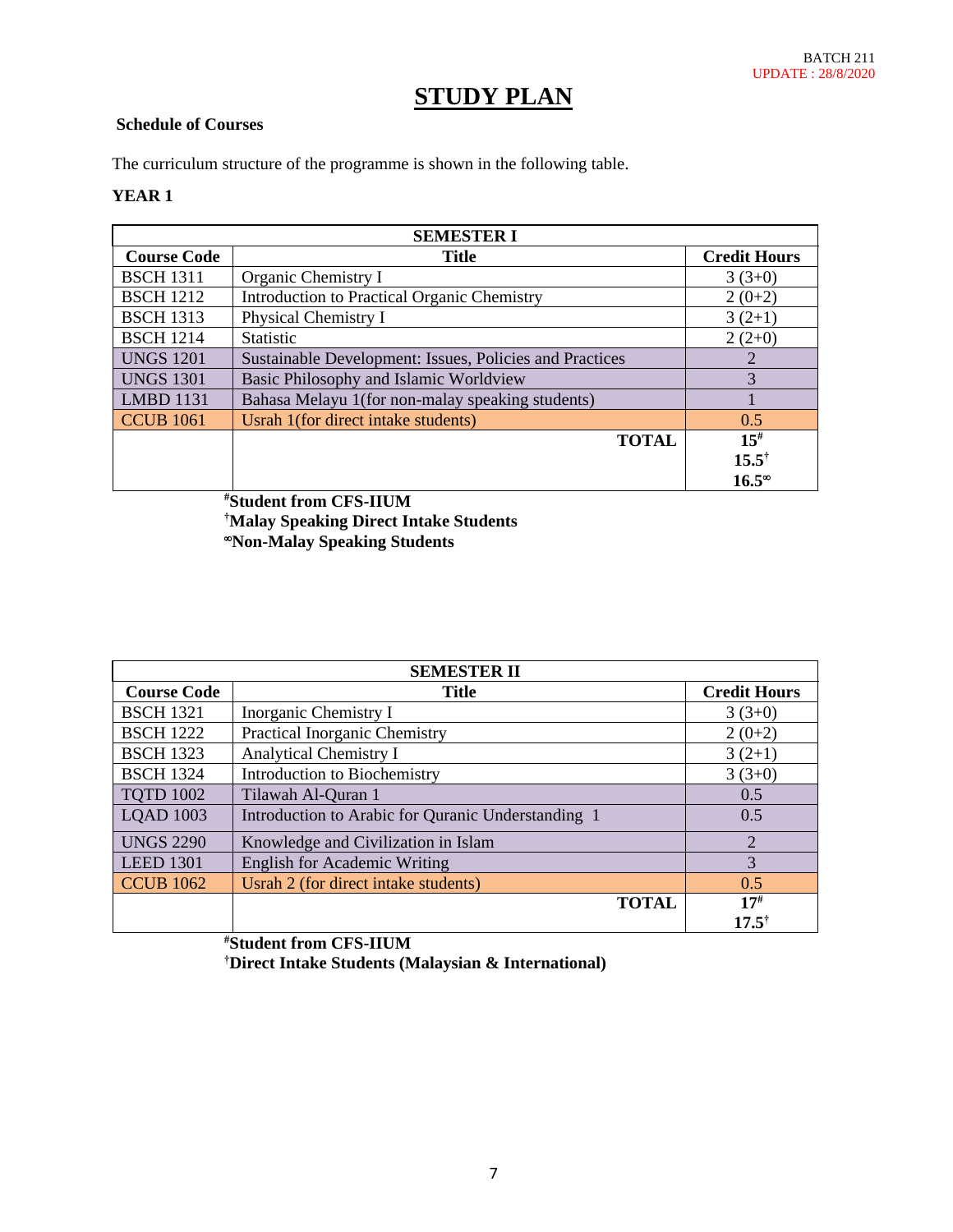# **YEAR 2**

| <b>SEMESTER III</b> |                                                   |                     |  |
|---------------------|---------------------------------------------------|---------------------|--|
| <b>Course Code</b>  | <b>Title</b>                                      | <b>Credit Hours</b> |  |
| <b>BSCH 2411</b>    | Organic Chemistry II                              | $4(3+1)$            |  |
| <b>BSCH 2312</b>    | Inorganic Chemistry II                            | $3(2+1)$            |  |
| <b>BSCH 2313</b>    | Physical Chemistry II                             | $3(2+1)$            |  |
| <b>BSCH 2314</b>    | <b>Analytical Chemistry II</b>                    | $3(2+1)$            |  |
| <b>BSCH 2215</b>    | <b>Computational Chemistry</b>                    | $2(1+1)$            |  |
| <b>LMBD 1132</b>    | Bahasa Melayu 2 (for non-malay speaking students) |                     |  |
| <b>UNGS 2380</b>    | Ethic and <i>Figh</i> of Contemporary Issues      | 3                   |  |
|                     | <b>TOTAL</b>                                      | 18                  |  |
|                     |                                                   | 19#                 |  |

**#Non-Malay Speaking Students**

| <b>SEMESTER IV</b> |                                                    |                     |  |
|--------------------|----------------------------------------------------|---------------------|--|
| <b>Course Code</b> | <b>Title</b>                                       | <b>Credit Hours</b> |  |
| <b>BSCH 2321</b>   | Spectroscopy                                       | $3(2+1)$            |  |
| <b>BSCH 2322</b>   | <b>Polymer Chemistry</b>                           | $3(2+1)$            |  |
| <b>BSCH 2223</b>   | Organometallic and Bioinorganic Chemistry          | $2(2+0)$            |  |
| <b>BSCH 2224</b>   | <b>Organic Reaction Mechanisms</b>                 | $2(2+0)$            |  |
| <b>BSCH ****</b>   | Elective Opt.                                      | 4                   |  |
| <b>TOTD 2002</b>   | Tilawah Al-Quran 2                                 | 0.5                 |  |
| <b>LQAD 2003</b>   | Introduction to Arabic for Quranic Understanding 2 | 0.5                 |  |
| <b>CCUB 2163</b>   | Usrah in Action 1 (SD: Community Profiling)        |                     |  |
|                    | <b>TOTAL</b>                                       | 16                  |  |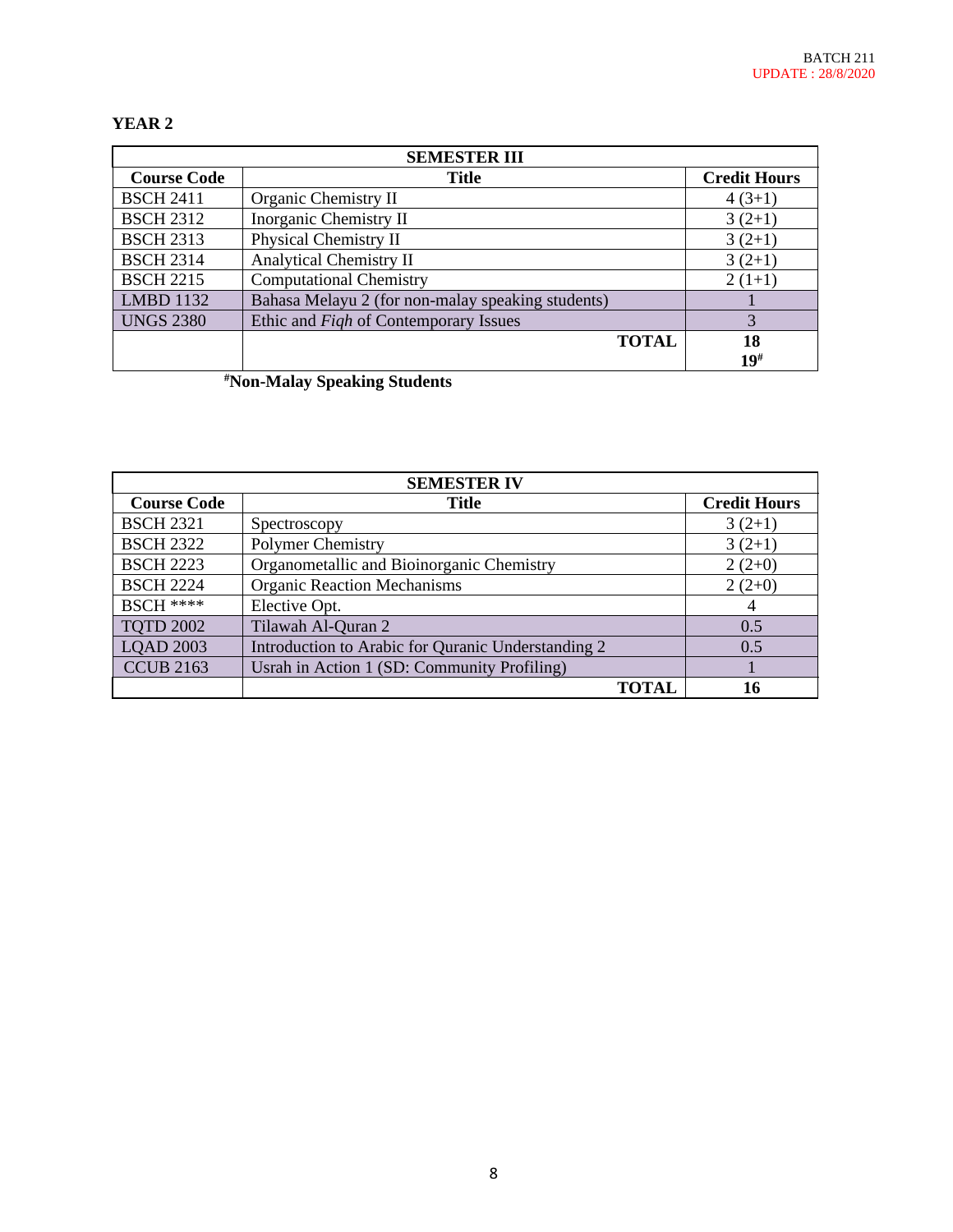### **YEAR 3**

| <b>SEMESTER V</b>  |                                           |                     |  |
|--------------------|-------------------------------------------|---------------------|--|
| <b>Course Code</b> | <b>Title</b>                              | <b>Credit Hours</b> |  |
| <b>BSCH 3311</b>   | <b>Natural Product Chemistry</b>          | $3(2+1)$            |  |
| <b>BSCH 3312</b>   | <b>Environmental Chemistry</b>            | $3(2+1)$            |  |
| <b>BSCH 3213</b>   | Chemical Health & Safety Management       | $2(2+0)$            |  |
| BSCH****           | Concentration Courses (Package I)         | 6                   |  |
| <b>BSCH</b> ****   | Elective Opt.                             | $\overline{2}$      |  |
| LM 2026K           | Bahasa Melayu Kerjaya (Sains & Teknologi) | $\overline{2}$      |  |
| <b>CCSS</b>        | Skill 1                                   | 0.5                 |  |
| 1010/2010/30       |                                           |                     |  |
| 10                 |                                           |                     |  |
| <b>CCLM 2051</b>   | Leadership                                | 0.5                 |  |
| <b>CCFM 2061*</b>  | <b>Family Management</b>                  | 0.5                 |  |
|                    | <b>TOTAL</b>                              | 19.5                |  |

| <b>SEMESTER VI</b> |                                           |                     |  |
|--------------------|-------------------------------------------|---------------------|--|
| <b>Course Code</b> | <b>Title</b>                              | <b>Credit Hours</b> |  |
| <b>BSCH 3121</b>   | Generic Skills for Chemistry Students     | $1(1+0)$            |  |
| <b>BSCH 3222</b>   | Final Year Project I                      | $2(0+2)$            |  |
| <b>BSCH</b> ****   | <b>Concentration Courses (Package II)</b> | 6                   |  |
| $BSCH***$          | Elective Opt.                             | 8                   |  |
| <b>CCSS</b>        | Skill <sub>2</sub>                        | 0.5                 |  |
| 1010/2010/3010     |                                           |                     |  |
| <b>CCUB 3164</b>   | Usrah in Action 2                         |                     |  |
|                    | TOTAL                                     | 18.5                |  |

## **YEAR 4**

| <b>SEMESTER VII</b> |                             |                     |  |
|---------------------|-----------------------------|---------------------|--|
| <b>Course Code</b>  | <b>Title</b>                | <b>Credit Hours</b> |  |
| <b>BSCH 4411</b>    | Final Year Project II       | 4 (0+4              |  |
| <b>BSCH 4312</b>    | <b>Industrial Chemistry</b> | $3(3+0)$            |  |
| $BSCH***$           | Elective Opt.               |                     |  |
|                     | <b>TOTAL</b>                | 16                  |  |

| <b>SEMESTER VIII</b> |                     |                     |  |
|----------------------|---------------------|---------------------|--|
| <b>Course Code</b>   | Title               | <b>Credit Hours</b> |  |
| <b>BSCH 4122</b>     | Industrial Training | $12(0+12)$          |  |
|                      | <b>TOTAI</b>        |                     |  |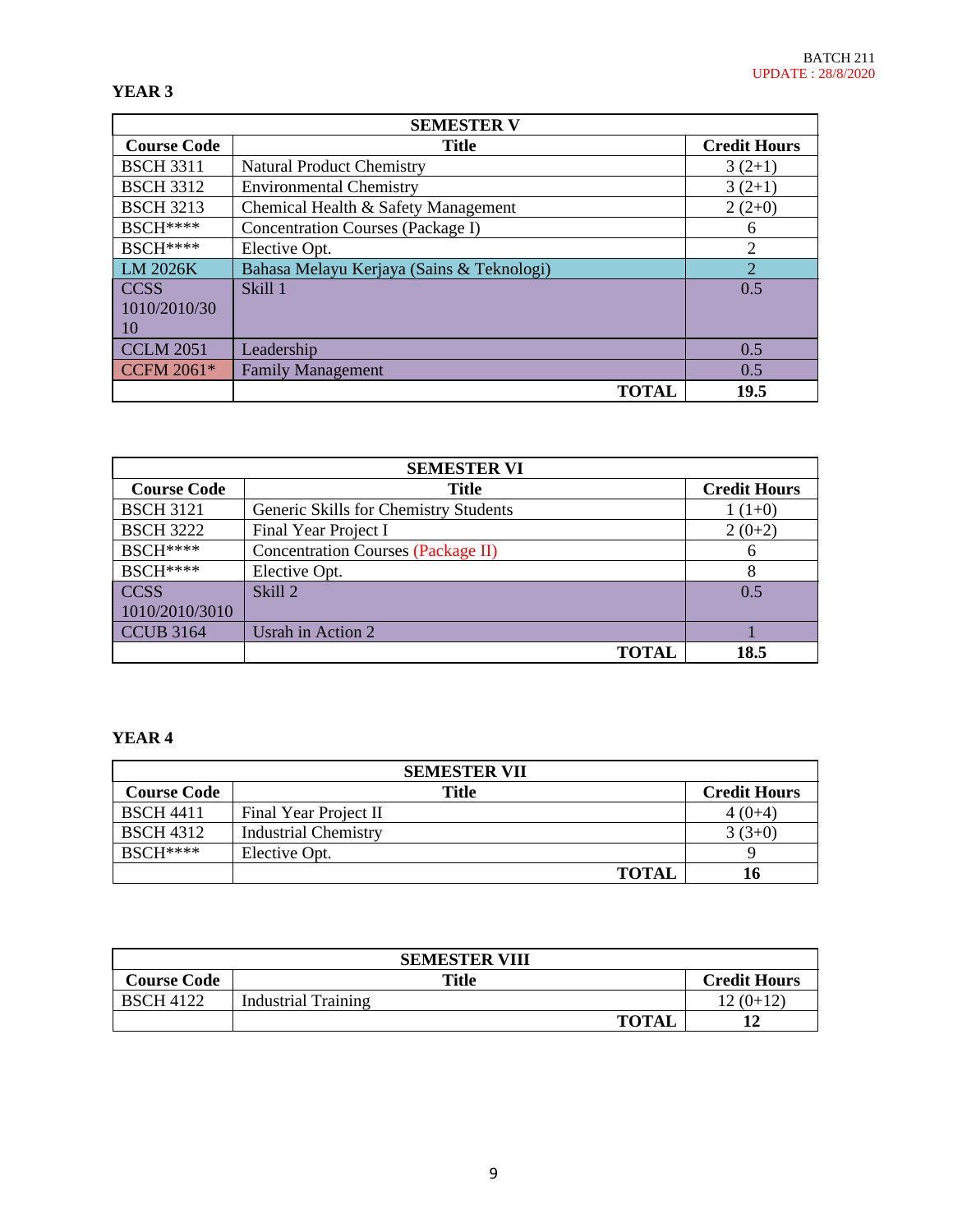## **TABLE 4: ELECTIVE COURSES**

All of the elective courses listed are offered subject to the availability of staff. The student should consult the department to determine the elective courses suitable to their needs. Students are recommended to take two subjects in Year 2, four subjects in Year 3 and three subjects in Year 4.

## **YEAR 2**

|                    | <b>SEMESTER IV (4 CH)*</b>    |                     |                      |
|--------------------|-------------------------------|---------------------|----------------------|
| <b>Course Code</b> | <b>Title</b>                  | <b>Credit Hours</b> | <b>Pre-Requisite</b> |
| <b>BSCH 2225</b>   | <b>Colloid Chemistry</b>      | $2(2+0)$            | <b>BSCH 2313</b>     |
|                    |                               |                     | <b>BSCH 2314</b>     |
| <b>BSCH 2226</b>   | Catalysis                     | $2(2+0)$            |                      |
| <b>BSCH 2227</b>   | Cosmetic Science & Technology | $2(2+0)$            |                      |
|                    | ACLA II A ALLANT              |                     |                      |

**\*Select 2 subjects for the total of 4 CH**

### **YEAR 3**

|                    | SEMESTER $V(2 \text{ CH})^*$ |                     |                      |
|--------------------|------------------------------|---------------------|----------------------|
| <b>Course Code</b> | Title                        | <b>Credit Hours</b> | <b>Pre-Requisite</b> |
| <b>BSCH 3214</b>   | <b>Material Chemistry</b>    | $2(2+0)$            | <b>BSCH 2322</b>     |
| <b>BSCH 3215</b>   | Organic Synthesis            | $2(2+0)$            | <b>BSCH 1311</b>     |
|                    |                              |                     | <b>BSCH 2411</b>     |

**\*Select 1 subject for the total of 2 CH**

|                    | <b>SEMESTER VI (8 CH)*</b>           |                     |                          |
|--------------------|--------------------------------------|---------------------|--------------------------|
| <b>Course Code</b> | Title                                | <b>Credit Hours</b> | <b>Pre-Requisite</b>     |
| <b>BSCH 3323</b>   | Special Topics in Applied Chemistry  | $3(3+0)$            |                          |
| <b>BSCH 3324</b>   | <b>Advanced Materials</b>            | $3(3+0)$            | <b>BSCH 3214</b>         |
| <b>BSCH 3225</b>   | Ethic in Science                     | $2(2+0)$            | $\overline{\phantom{0}}$ |
| SBT 2325           | <b>Biodiversity and Conservation</b> | $3(2+1)$            | $\overline{\phantom{0}}$ |
| <b>SBT 2222</b>    | Bioenterpreneurship                  | $2(2+0)$            | $\overline{\phantom{0}}$ |

**\*Select the subjects for the total of 8 CH**

### **YEAR 4**

| <b>SEMESTER VII (9 CH)*</b> |                                            |                     |                      |
|-----------------------------|--------------------------------------------|---------------------|----------------------|
| <b>Course Code</b>          | <b>Title</b>                               | <b>Credit Hours</b> | <b>Pre-Requisite</b> |
| <b>BSCH 4313</b>            | Quality Control & Assurance                | $3(3+0)$            |                      |
| <b>BSCH 4314</b>            | <b>Flavour and Fragrances</b>              | $3(3+0)$            |                      |
| <b>BSCH 4315</b>            | Halal Food and Related Products            | $3(3+0)$            |                      |
| <b>BSCH 4316</b>            | <b>Cosmetic Ingredient and Formulation</b> | $3(2+1)$            |                      |
| <b>BSCH 4317</b>            | Occupational, Safety, Health Legislation & | $3(3+0)$            |                      |
|                             | Management                                 |                     |                      |

**\*Select the subjects for the total of 9 CH**